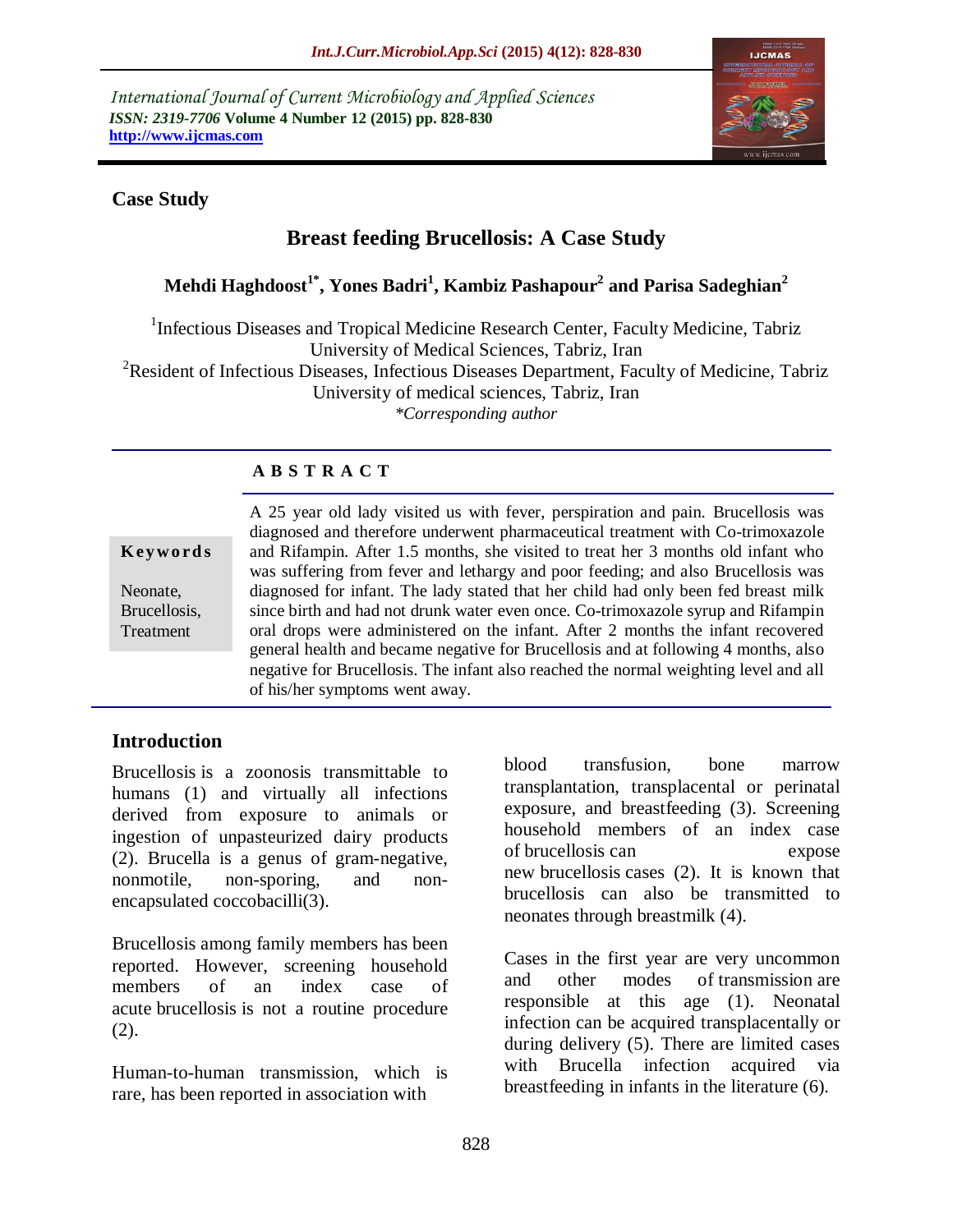### **Case Study**

A 25 year old lady visited us with fever, perspiration and pain. She was diagnosed with *Wright= 1/160 and Coombs Wright = 1/320* in examinations and therefore was exposed to a pharmaceutical treatment with Co-trimoxazole and Rifampin. After 1.5 months, she visited to treat her 3 months old infant who was suffering from fever and lethargy and poor feeding. The infant was also examined and diagnosed with *Wright= 1/320 and Coombs Wright = 1/640*. The lady stated that her child had only been fed breast milk since birth and had not drunk water even once.

Co-trimoxazole syrup and Rifampin oral drops were administered on the infant. After 2 months the infant recovered general health and became *Wright= 1/80, Coombs Wright*   $= 1/80$  *and*  $2ME = 1/40$  *following 4 months,* laboratory examinations was *Wright= 1/80, Coombs Wright = 1/80 and 2ME=1/20*. The infant also reached the normal weighting level and all of his/her symptoms went away.

#### **Discussion and conclusion**

Neonatal infection can be acquired transplacentally or during delivery (7-9). The infection can be transmitted transplacentally or during delivery to newborns and by breastfeeding to children during the first year of life (7-9).

Due to its wide spectrum of symptoms, the diagnosis of the disease depends on laboratory tests as well as clinical symptoms  $(10-12)$ .

Hematologic abnormalities reported in brucellosis include anemia, leukopenia,

thrombocytopenia, pancytopenia, bone marrow hypoplasia, and thrombotic microangiopathy(10-12).

Human-to-human transmission of brucellosis is rare (13). Transplacental transmission during pregnancy was also reported. Such transmission may be through contact with urine or feces during delivery or through swallowing the mother's blood (9).

Breast milk, as a potential source of infection, is easily overlooked (13). There are data supporting transmission through breast milk in the literature (7-9).

Al-Eissa et al. (1993) also reported a case with brucellosis transmitted via breast milk during neonatal period in Saudi Arabia (14). In Turkey, in 2011, Kose et al. (2011) reported a preterm infant with brucellosis infected via breast milk (9).

Although breastfeeding was the source of this infant's infection, there are several advantages of breastfeeding. Infants who were breastfed exclusively for 6 months experienced less gastrointestinal infection, among many other infectious conditions (Policy Statement 2012), and have better growth than infants who were breastfed for 4 on these or less (9).

If the Wright, Coombs Wright titers of mother and child was be equal, not to say that brucellosis of neonate transferred from breast milk or occurred into the uterus, but in our case, because of that, Wright, Coombs Wright titers of neonate was higher than mother; it can easily be argued that brucellosis infection in the neonate after labor and transferred through breastfeeding.